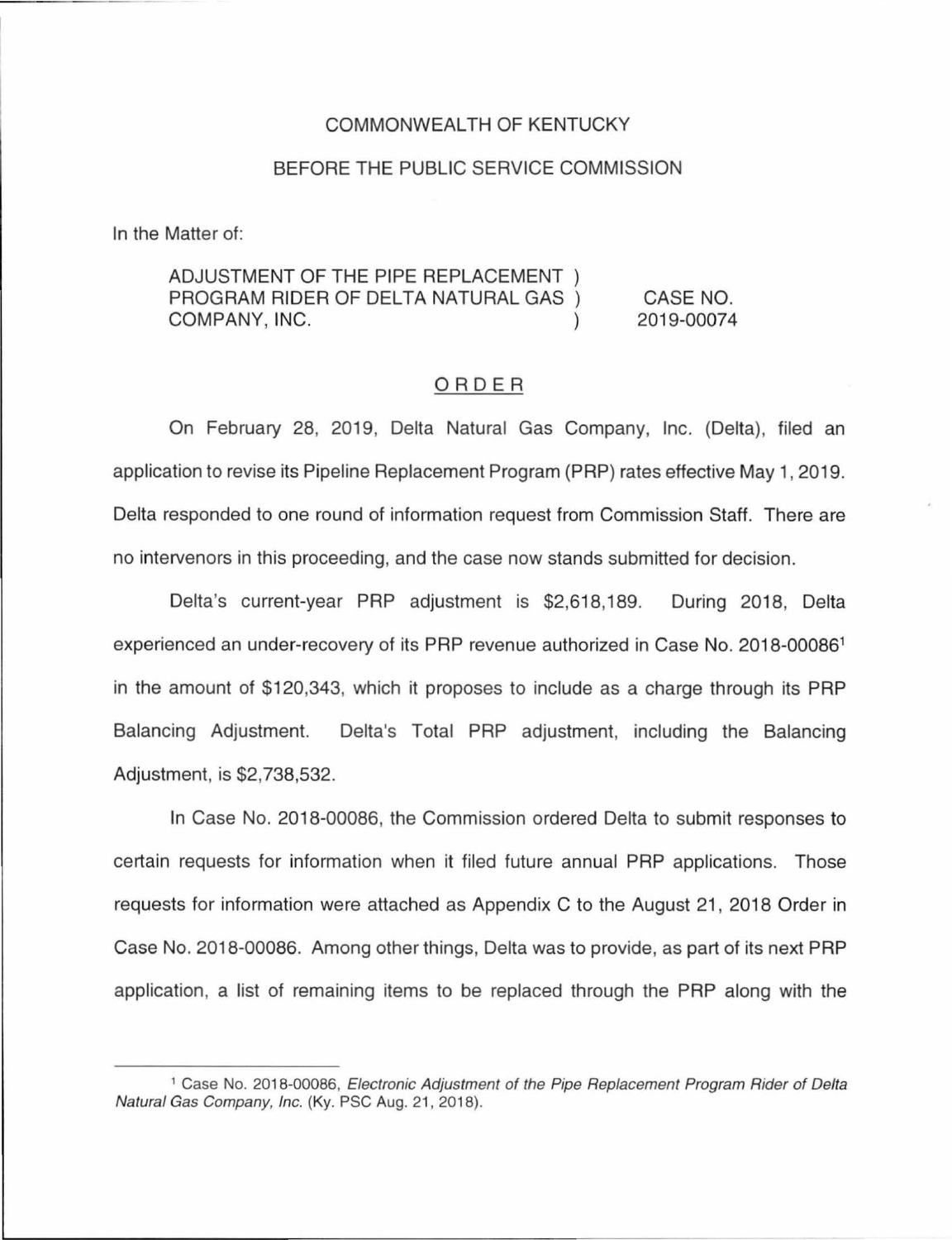associated costs and estimated PRP surcharges per year. Delta has provided the information requested in its application in the instant matter.

Having reviewed the evidence of record and being otherwise sufficiently advised, the Commission finds that the information contained in Delta's application, along with its responses to Commission Staff's request for information, is in sufficient detail to support the reasonableness of Delta's proposed PRP adjustment.

IT IS THEREFORE ORDERED that:

1. The PRP rates in Appendix A to this Order are approved for billing by Delta for meters read on and after May 1, 2019.

2. Delta shall continue to file the information requested in Appendix B to this Order when it files its future annual PRP applications.

3. Within 20 days of the date of this Order, Delta shall file with this Commission, using the Commission's electronic Tariff Filing System, revised tariff sheets setting out the rates approved herein and reflecting that they were approved pursuant to this Order.

4. This case is closed and removed from the Commission's docket.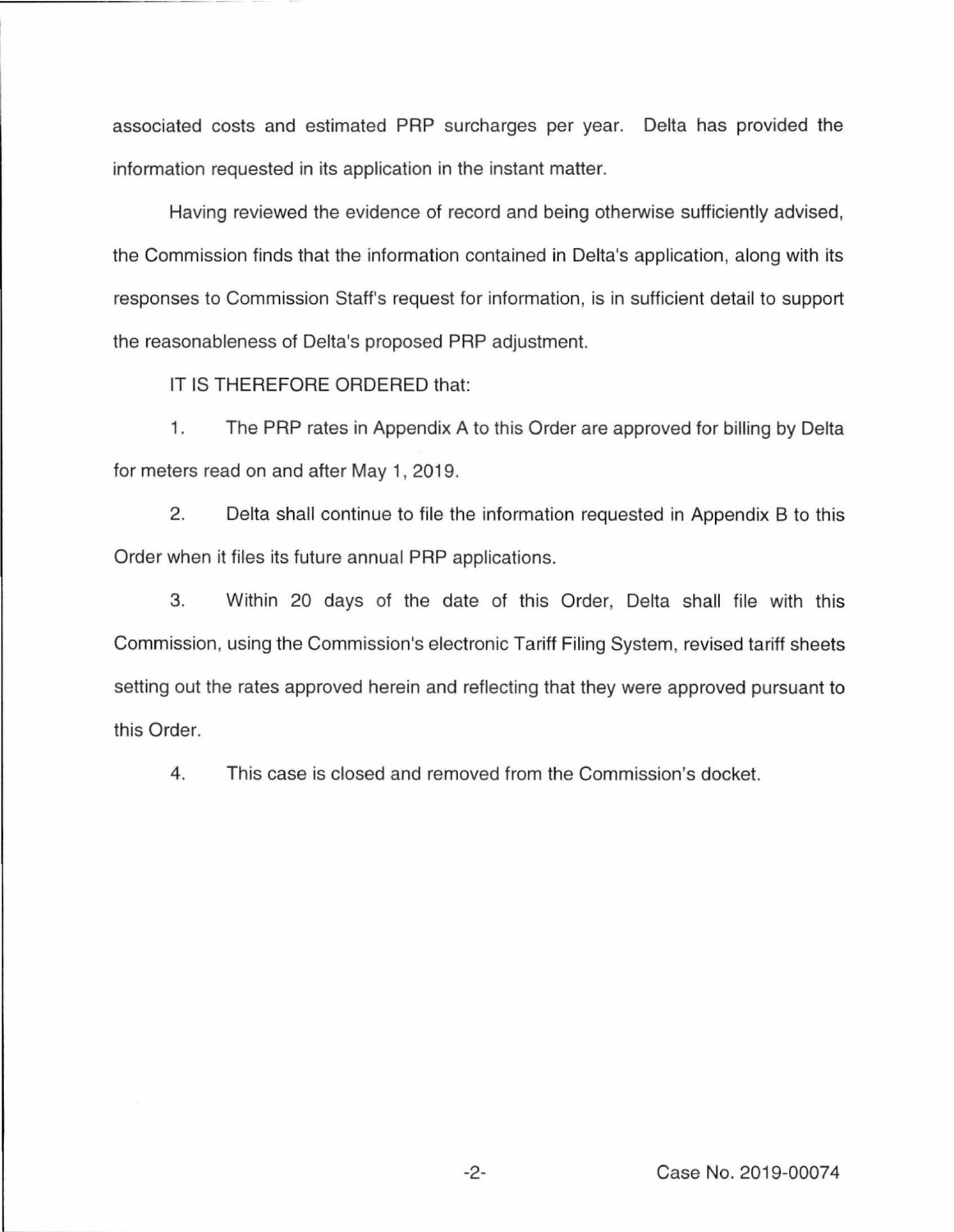By the Commission

| <b>ENTERED</b>                                      |  |
|-----------------------------------------------------|--|
| APR 30 2019                                         |  |
| <b>KENTUCKY PUBLIC</b><br><b>SERVICE COMMISSION</b> |  |

ATTEST:

Que R. Punson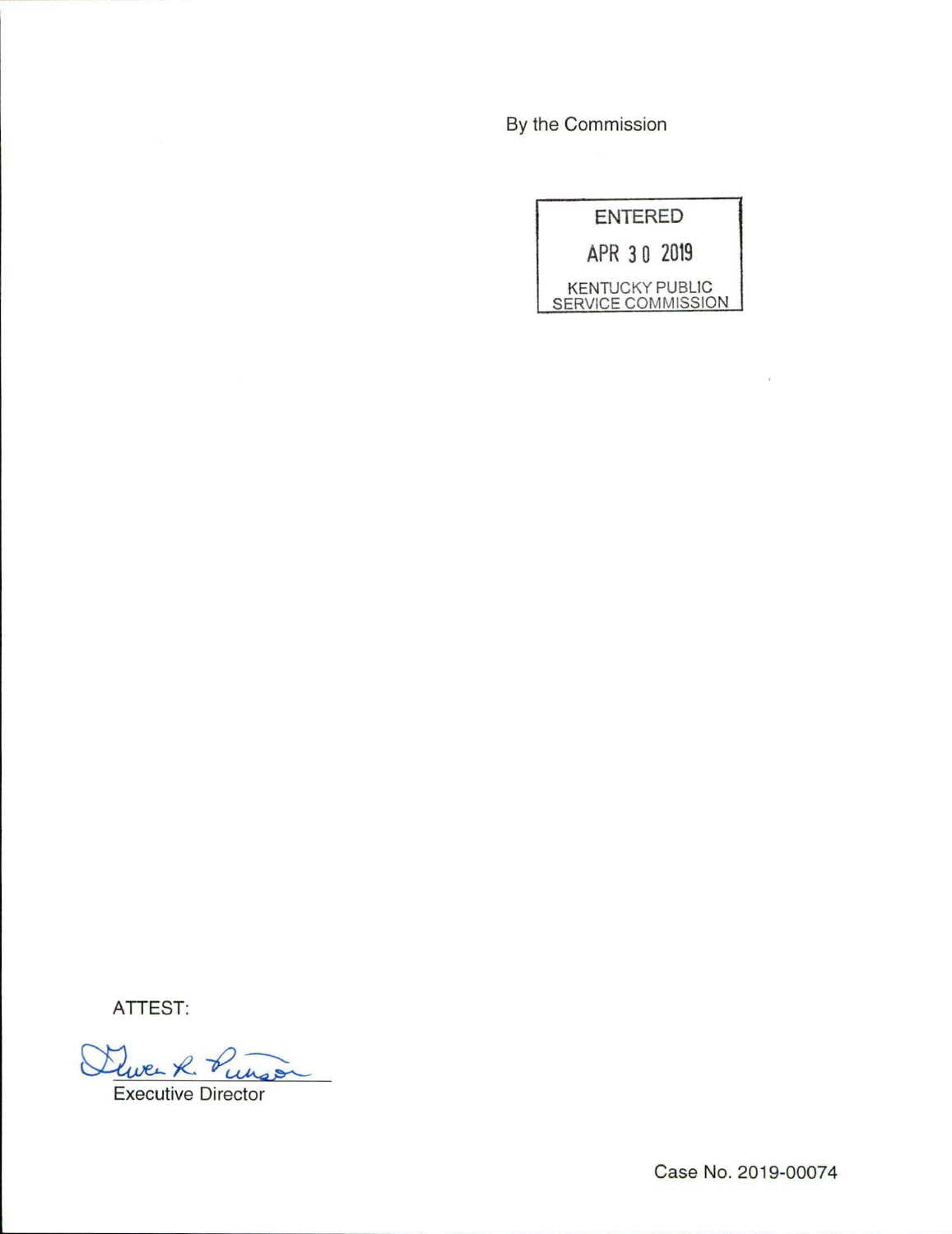## APPENDIX A

# APPENDIX TO AN ORDER OF THE KENTUCKY PUBLIC SERVICE COMMISSION IN CASE NO. 2019-00074 DATED **APR 3 0 2019**

The following rates and charges are prescribed for the customers in the area served by Delta Natural Gas Company, Inc. All other rates and charges not specifically mentioned herein shall remain the same as those in effect under the authority of the Commission prior to the effective date of this Order.

### Pipeline Replacement Program Rates per month:

| Residential           | \$. | 4.16     |
|-----------------------|-----|----------|
| Small Non-residential | S   | 7.98     |
| Large Non-residential |     | \$58.88  |
| Interruptible         |     | \$434.84 |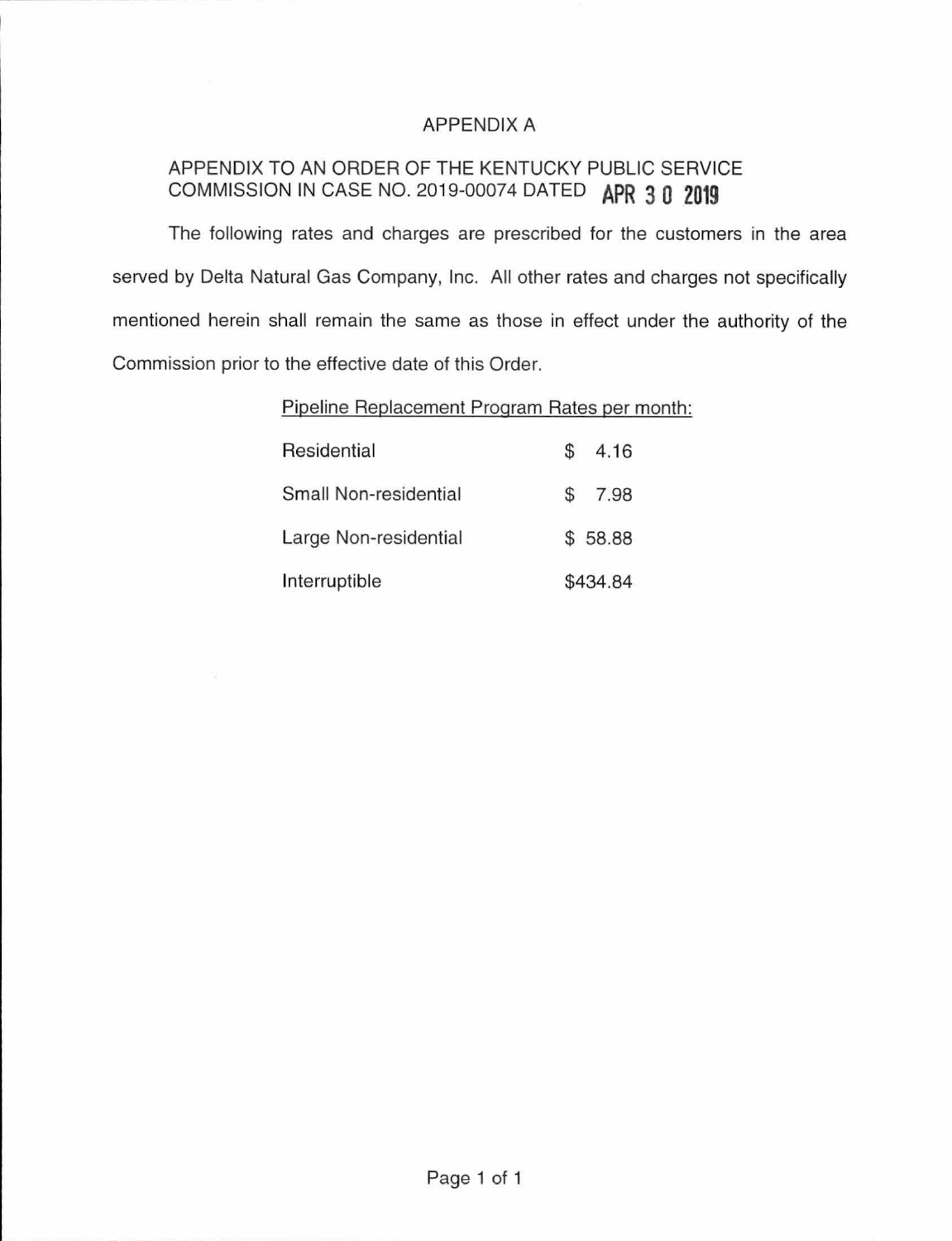## APPENDIX B

## APPENDIX TO AN ORDER OF THE KENTUCKY PUBLIC SERVICE COMMISSION IN CASE NO. 2019-00074 DATED **APR 3 0 2019**

1. Provide a list of the remaining items to be replaced and an estimate of the associated costs eligible to be recovered through the PRP, inclusive of all types of pipe authorized to be replaced through the PRP. The information should include:

a. The amount of pipe remaining to be replaced through the PRP. Pipe should be categorized by material (i.e., bare steel, coated steel, plastic, etc.), age, size, and location.

b. The estimated remaining cost per year of the PRP broken down by pipe, services, and any other eligible PRP activities.

2. Using the information provided in Item 1, provide a chart showing by year and customer class, the estimated PRP surcharges for each remaining year of the PRP.

3. Provide a list showing each project that was replaced under the PRP for the program year. The list should include the size of the pipe, length replaced, length installed, number of services, pipe material, and cost.

4. Provide the same information as requested in Item 3 above but as an estimate for the next PRP program year.